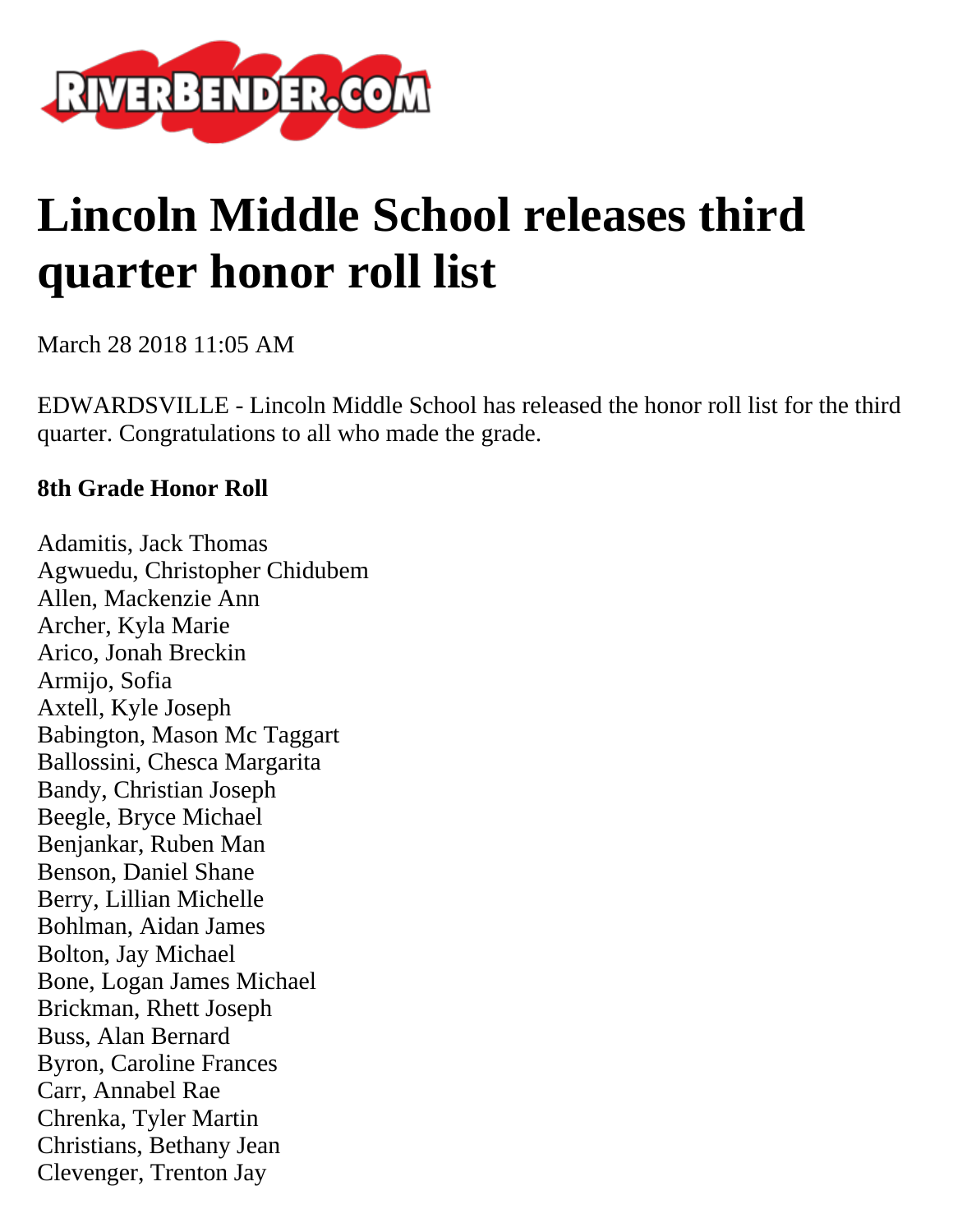Colbert, Hannah Lynn Cook, Tarielle Rennee Cooper, Brianna Lee Deuanephenh, David Quinn Dmochowski, Madison Brooke El-Khatib, Alyck Amiel Fanning, Ava Ruth Ferdinand, Oliver Friedel, Andrew J Goewey, Maeci Rose Gonzalez, Ximena Griffin, Alexandra Marie Grimes, Ella Cecile Gusewelle, Brady Wayne Hamad, Jenna Abdulatif Hardy, Cade Michael Harmon, Zachary Oscar Hayes, Charlotte Marie Hebenstreit, Luis Donald Heflin, Rachel Marie Henke, Aiden Joseph Bada Hollis, Kaleb Josiah Holt, Henry Robert Huene, Danielle Lauren Hunter, Rayna Gray Huskey, Sydney Jeanette Hyten, Benjamin Jeffrey Ivashyna, Olga Jackson, Olivia Grace Johnson, Reagan Nicole Jones, Chase Michael Kalb, Grace Elaine Kalish, Samuel William Karlas, Luke Aaron Knoyle, Carter Andrew Laboy-Flores, Elizabeth Marie LaMar, Damon Frederick Landry, Morgan Ryanne Lane, Sydney Elizabeth Lankford, Lindsey Paige Law, Abigail Ann Lebro, Emily Ann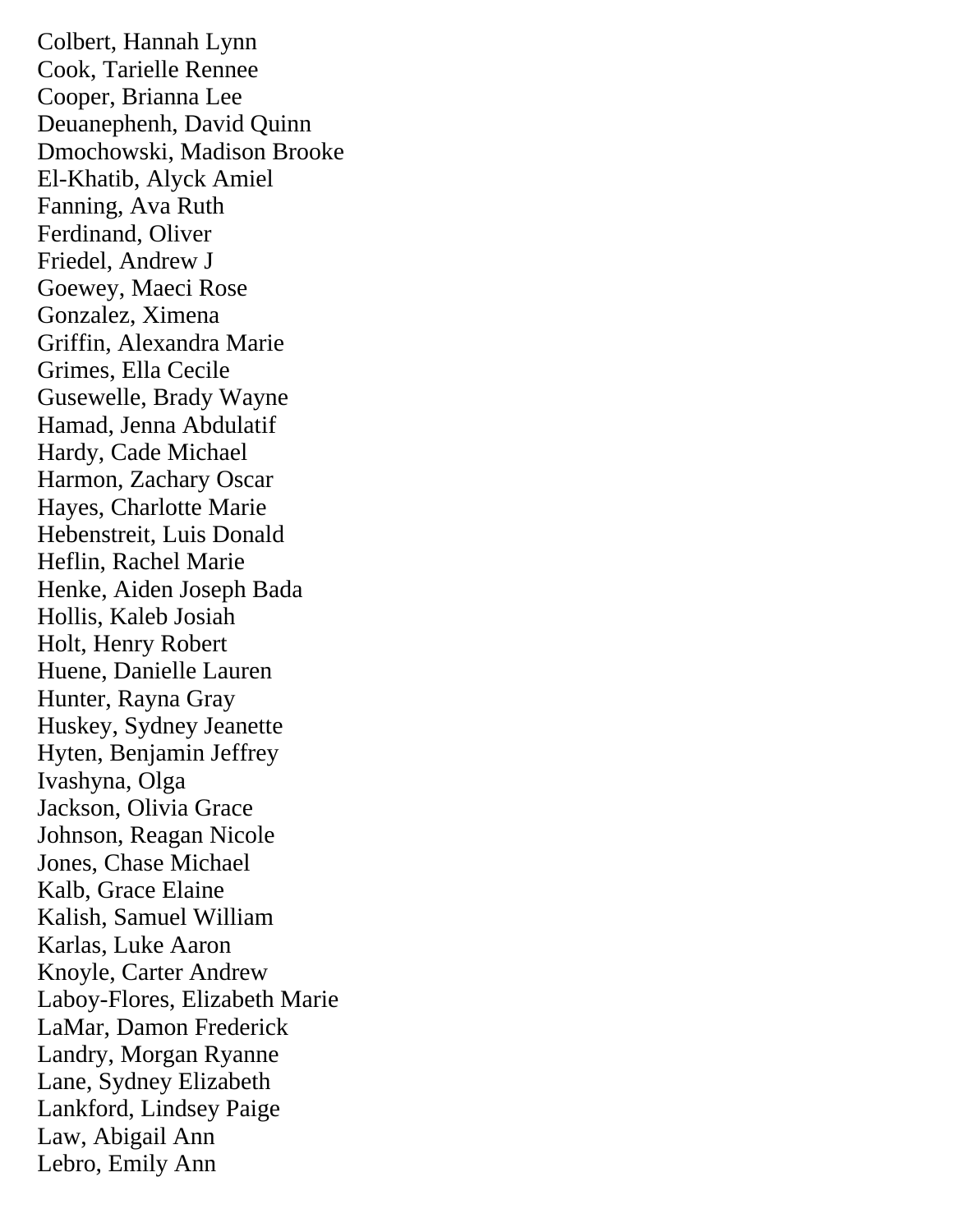Lewis, Riley Kathryn Lobbig, Lisa Le Ann Logan, Kathryn Elizabeth Reilly Loveridge, Angela Grace Malik, Akira Oikawa Massa, Kennedy Lee Mathews, Ben Gerald McGinness, Grace Emily McNally, Andrew Thomas McNamee, Maci Leann Meyer, Isabela Michelle Mollett, Alissa Renae Nicol, Nathaniel Christian Niehaus, William Bradley O'Day, Josephine Cleveland Oertle, Logan Ryan Olmstead, August Autun Olsen, Mitchell Colin Owens, Ryleigh Hope Pacatte, Shaun Robert Parker, Chase Nolan Phipps, Christina Michelle Piazza, Rachel Renee Rana, Nadim Zaman Rea, Madison Taylor Rea, Ryan Matthew Reising, Sage Elise Robinson, Joshua Christopher Jude Rusick, Mera Anne Samson, Colin Joseph Saucier, NovaLee Addison Saye, Gabriella Marie Schaefer, Josephine C Schaefer, Lucas David Schmidt, Ann Noel Schmidt, Zack Thomas Slater, Sarah Eileen Smith, Connor Stephan Soto, Levi Keahi Spencer, Connor James Stearns, Spencer Nicholas Story, Jasmyn Patrice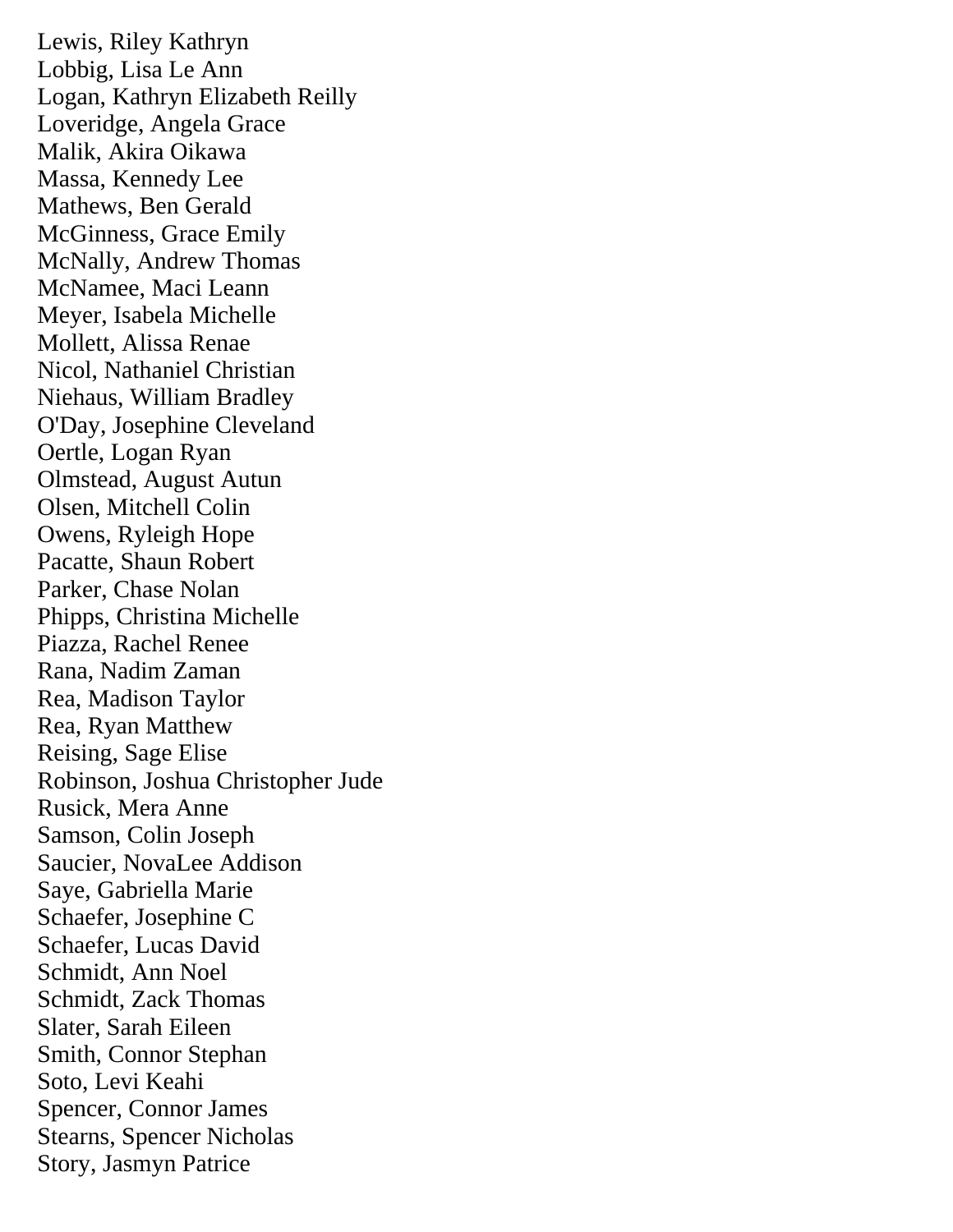Summers, Jackson Scott Summers, Jacob Alexander Elvis Tae, Hannah H. Taylor, Chloe Louise Thiems, Tianna Joy Tillerson, Amaya Kaylene Toma, Allison Maley Tossey, Timothy Aaron Underwood, Aidan Robert Vieth, Madison Taylor Vorachek, Bailey Ann-Marie Voss, William Henry Wagenblast, Evan Lee Walker, Jenna Marie Welsh, Jillian Scherrills Wilgus, Nathan Robert Wilkerson, Taylor Abigail Wilkinson, Ryan David Windau, Jeffrey George Wise, Michael Kristofer Wittkamp, Lily Rose Zupanci, Abigail Elizabeth

## **7th Grade Honor Roll**

Abbas, Mohammad Kumail Amer, Mariam Islam Anderson, Nicholas James Archambault, Maud Catherine Archer, Caden Kenneth Arth, Isabella Marie Arzola, Tiara Ayres, Jayce Amber Baca, Olivia Murayama Barham, Kylie Ann Barker, Kain Titus Barrett, Jeremiah Terrence Bikfasy, Lauren Breanne Boyd, Hailey Nicole Boyd, Zoie Jonae Boyen, Mackenzie Mae Broeker, Chelsea Lee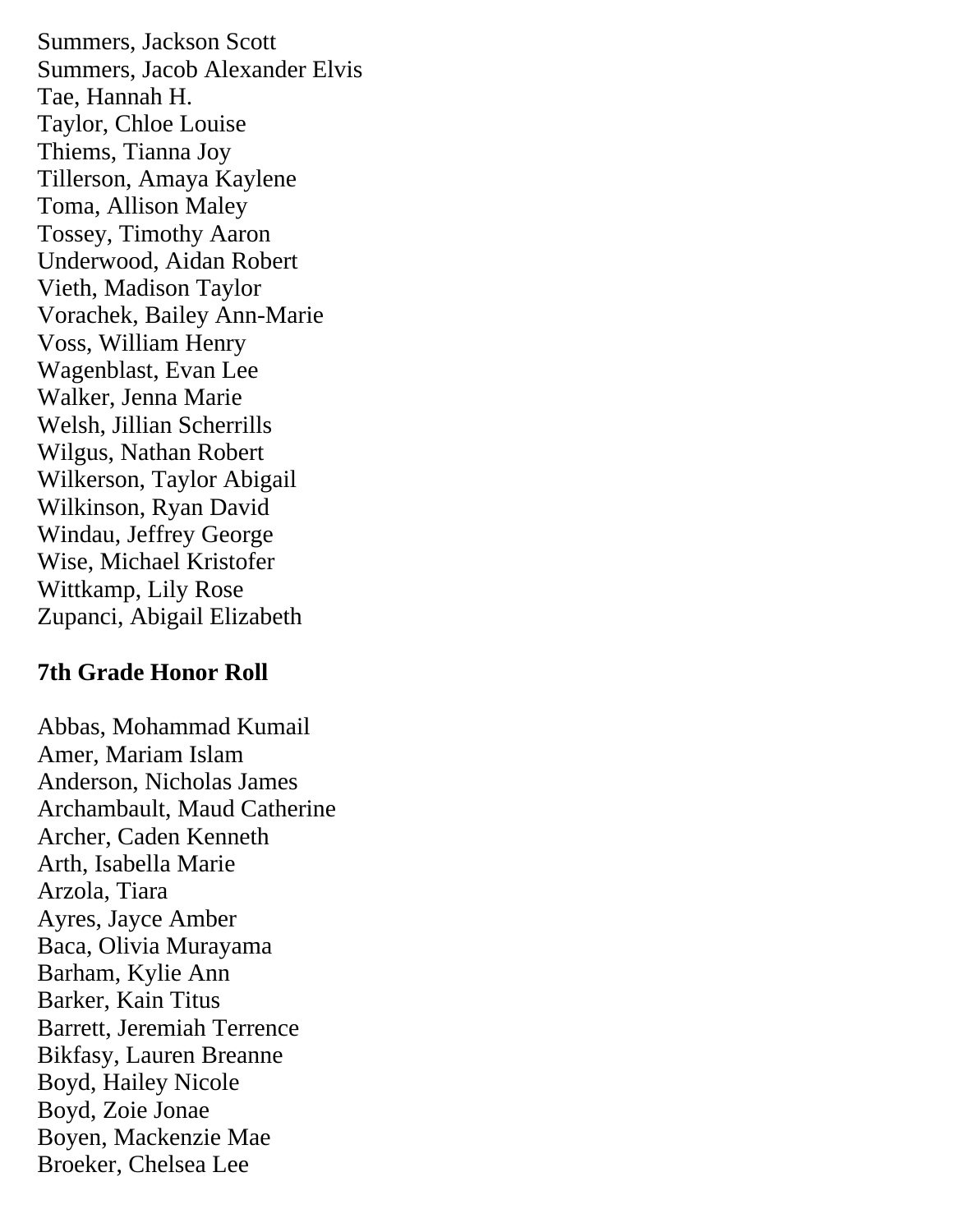Brown, Abigail Jean Burroughs, Abigail Nye Chaidez, Hector Daniel Chaidez, Victor Miguel Claypool, Cooper Leslie Coffey, Ryan William Cole, Benjamin Andrew Cook, Ella Marie Daly, Joshua Charles Darr, Ellery Bethanne Deck, Madison Sara DeConcini, Luke Philip DeWald, Madison Leigh Diaz, Lilianna Macielle East, Madolyn Laylah Engeman, Travis John Eska, Daniel Maclin Fairburn, Miranda Claire Fitzgerald, Jane Elizabeth Forinash, Kindell Mae Fosse, Maranda Ling Frick, Taylor William Harris Friedel, Katelyn M Gander, Hunter Jacob Garber, Ian Joseph Garner, Leo Alexander Gonzalez, Ivanna Gruben, Owen Weber Haar, Samantha Mary Haire, Thomas Savoy Harriss, Ryan Andrew Hileman, Ava Sione Holder, Jake Andrew Holder, Jena Nicole Holland, William Christopher Hollis, Nathan James Hoven, Lucas Ryan Hustedt, Kayla Marie Jackson, Ava E Jacoby, Tanner Wayne Jenkins, Dallas Nicole Jennings, Kayden Michael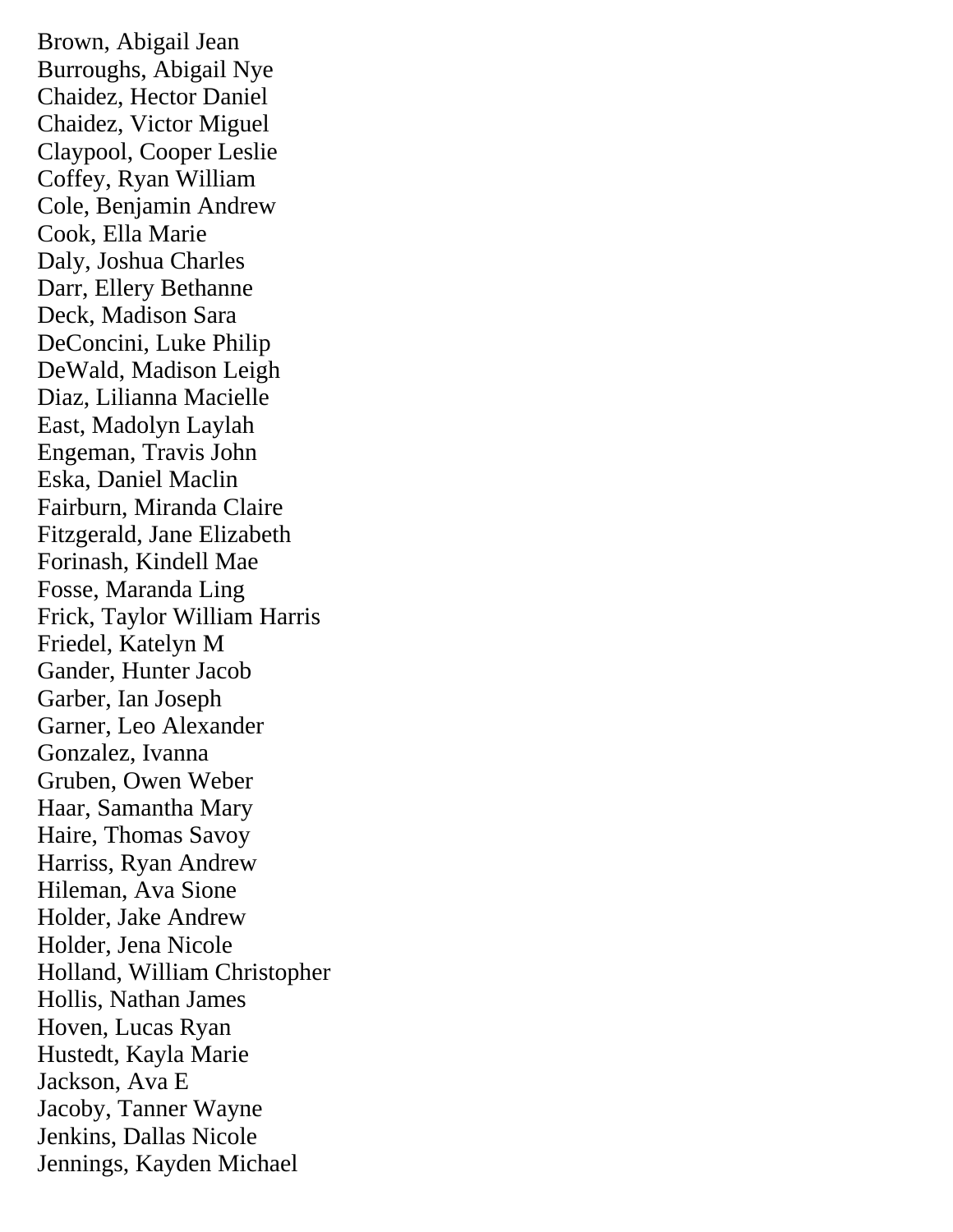Jones, Janee Marie Jubelt JR, Bryan Richard Kaur, Jasleen Preet Keen, Sylvia Elena Kerpan, Dominik Xavier Knoyle, Riley Marie Koshinski, Ashley Brianne Krebs-Carr, Annisyn Jai Krimmel, Rylee Lynn Kuchta, Scarlett Claire Laraby, Alexis Dakotah Lintker, Tyler Andrew Loethen, Katherine Michelle Marks, Luke Quinn Marshall, Kaila Grace Massey, Miles Joseph McCoy, Madilyn Pamela McDaniel, Brighton Hadleigh McOlgan, Alissa Rene Mercado, Monserad Mercer, Alexis Lynn Mercer, Jocelynn Nicole Miller, Connor Harrison Miller, Katherine Avery Mollett, Taylor Marie Moore, Kyle Robert Morningstar, Kaitlyn Ann Naqvi, Syeda Noor Imam Noll, Jadyn Summer Noll, Reese Katelyn O'Day, Isabelle Cleveland O'Dell, Makaila Elyse Ostrowski, Madelyn Leigh Parker, Zoe Linn Patel, Saloni Arvind Pelekanos, Andreas Harry Pyle, Charles Edward Ramsey, Grace Marilyn Rana, Eman Sarah Richie JR, Joshua Alexander Rotter, Benjamin William Ruklic, Anthony William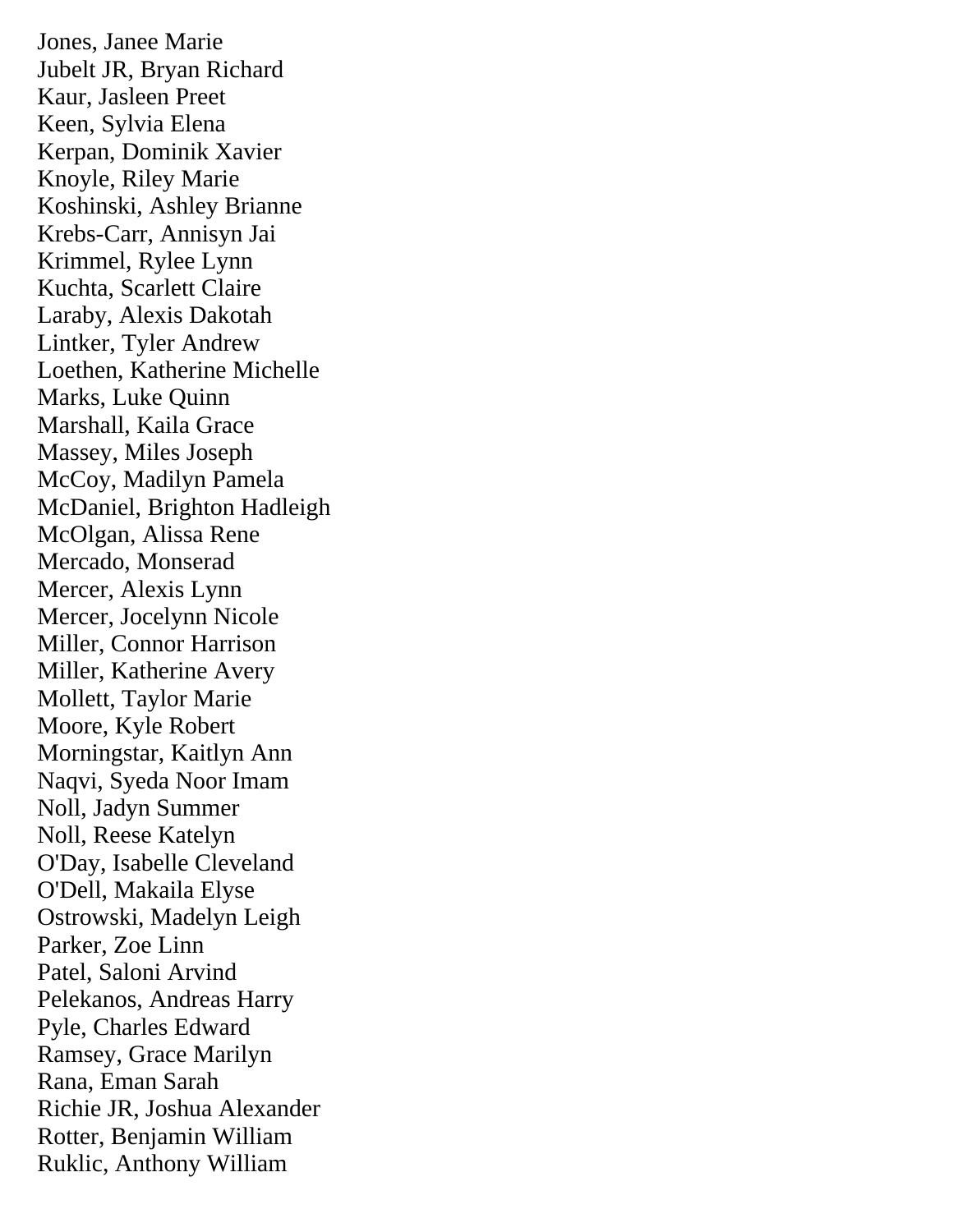Rutledge, Cooper Elizabeth Scherer, Carlie Cianna Schickedanz, Landen James Schleeper, Kaden Michael Seemiller, Aidan Joseph Shaffer, Troy Joseph Simmons, Makonnen Kincaid Snyder, Desirae Nicole Staley, Samantha Nicole Steffen, Tyler Jack Stump, Jonathan Daaron Thayn, Amelia Belle Tichenor, Sam Tyrrell, Evelyn Claire Vander Velde, Ava Pender Viehman, Morgan Riley Vucich, Peyton Michelle Waltenberger, Ava Kaye Walters, Madison Gale Weaver, Carsyn Marie Weller, Emerson Reilly Wesley, Allison Rebecca Whisenand, Hunter Stephen Young, Brooke Elise Zahn, Grace Ann Zeller, Audrey Opal Zeller, Ellen Ruby Ziobro, Benjamin Robert

## **6th Grade Honor Roll**

Alwardt, Chase Leonard Angle, Andrew Christopher Angle, Hope Marie Angle, Morgan Clara Archer, Brynna Rae Arico, Brynn Addison Arzola, Melanie Beaupierre, Aliana Meredith Becker, Hope Christine Bielicke, Morgan Ann Blythe, Brooke Alyssa Anne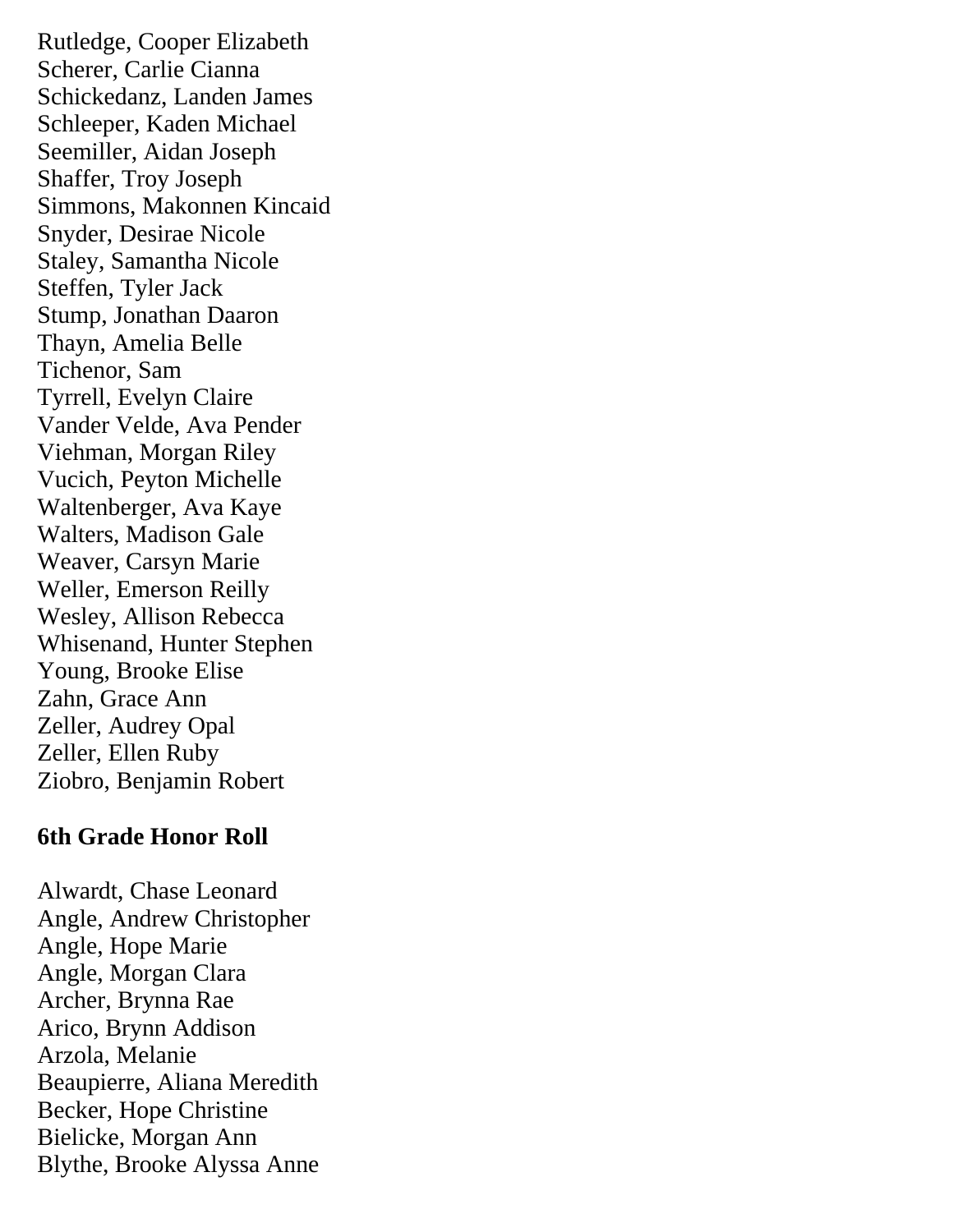Bock, Samantha Marie Bohlman, Broderick Harrison Bohnenstiehl, Ava Penelope Bollman, Carter Steven Box, Antonio Dionte Braundmeier, Alexandra Katarina Brickman, Blye Owen Brown, Skyler Mackenzie Nadine Burk, Elise Taylor Byron, Andrew George Cecil, Lucas Jeremy Chrenka, Chase Mae Cobb-Gulledge, Graham LaRue Cooper, Kaylah JoAnn Craine, Jacob David Csaszar, Gabriel Christian Davis, Sydney Leigh Dawson, Samuel Lawrence DeConcini, Leah Avery DeMare, Joseph Wilson Demirer, Eda Naz Deweese, Tess Isabel Dmochowski, Sydney Paige Dockery, Anderson Chase Dustmann, Shane Alan Dyckman, Whitney Olivia Ehlers, Paige Lizabeth Eldridge, Sidnee Rae Ellinas, Efthalia Fanning, Ella Grace Flannery, Kelley Ann Frame, Christian Parker Gaughan, Georgia Kathleen Ge, Alexander Yao Gill, Madison Jade Goclan, Konnor Joseph Gouy, Sara Kathryn Greco, Dayton James Gude-Pratt, Betty Harvey, Blake Christopher Hawk, Abbigail Jean Hawk, Elijah Matthew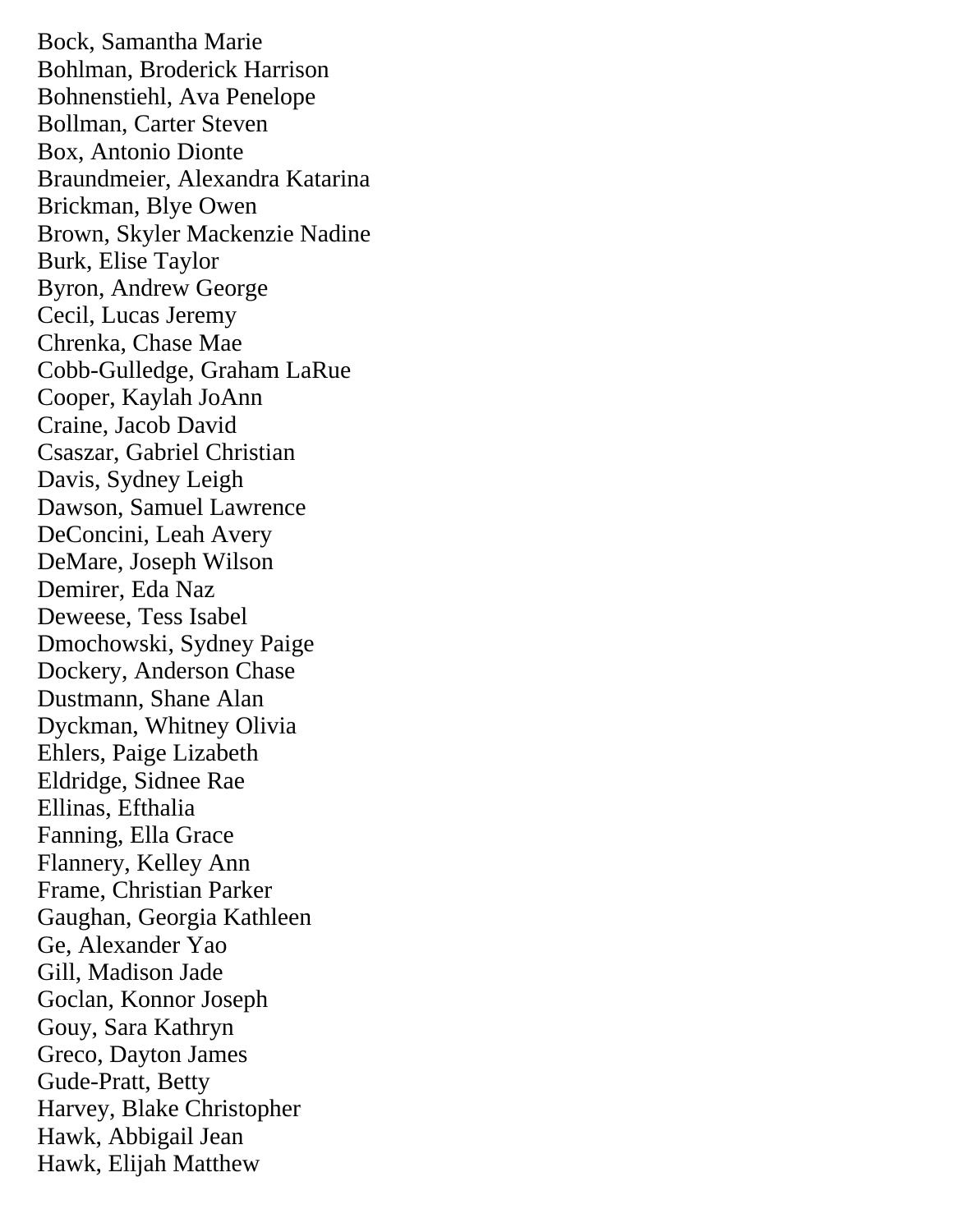Hebenstreit, Shayla Snell Heiderscheid, Jessica Nicole Hendricks, Adaline Elizabeth Hensley, David James Henson, Landon Taylor Henson, Nicholas Lee Hildebrand, Macy Isabel Hill, Anna Marie Hoenig, Kalyn Nicole Holobaugh, Sophia Renee Horsfall, Belle Marie House, Samuel Tyler Huang, Houye Ivashyn, Brian Jennings, Rain Christian Johnson, Joseph Dion Johnson, Sanaa Kennedy Jones, Delaney Kay Jones, Gabrielle Elizabeth Jubelt, Andrew Jacob Kalb, Megan Kay Kimmey, Ryan James Kirkpatrick, Grace Marie Knobeloch, Megan Taylor Kusmierczak, Audrey Elizabeth Lane, Jillian Louise Lang, Erin Elizabeth Lawrence, Emily Grace Loyd, Madeline Elizabeth Madison, Richard Tanner Manning, Zeke Edward McClain, Lily Rose McCormick, Evan Kenneth Chul Soo McGinnis, Colin Bove McLean, Liam Matthew McRae, Duncan Oran McRae, Emma Nichole Meyer, Christopher Allen Miller, Kyra Walker Miller, Max Norton Mills, Allison Kay Milton, Caden Anne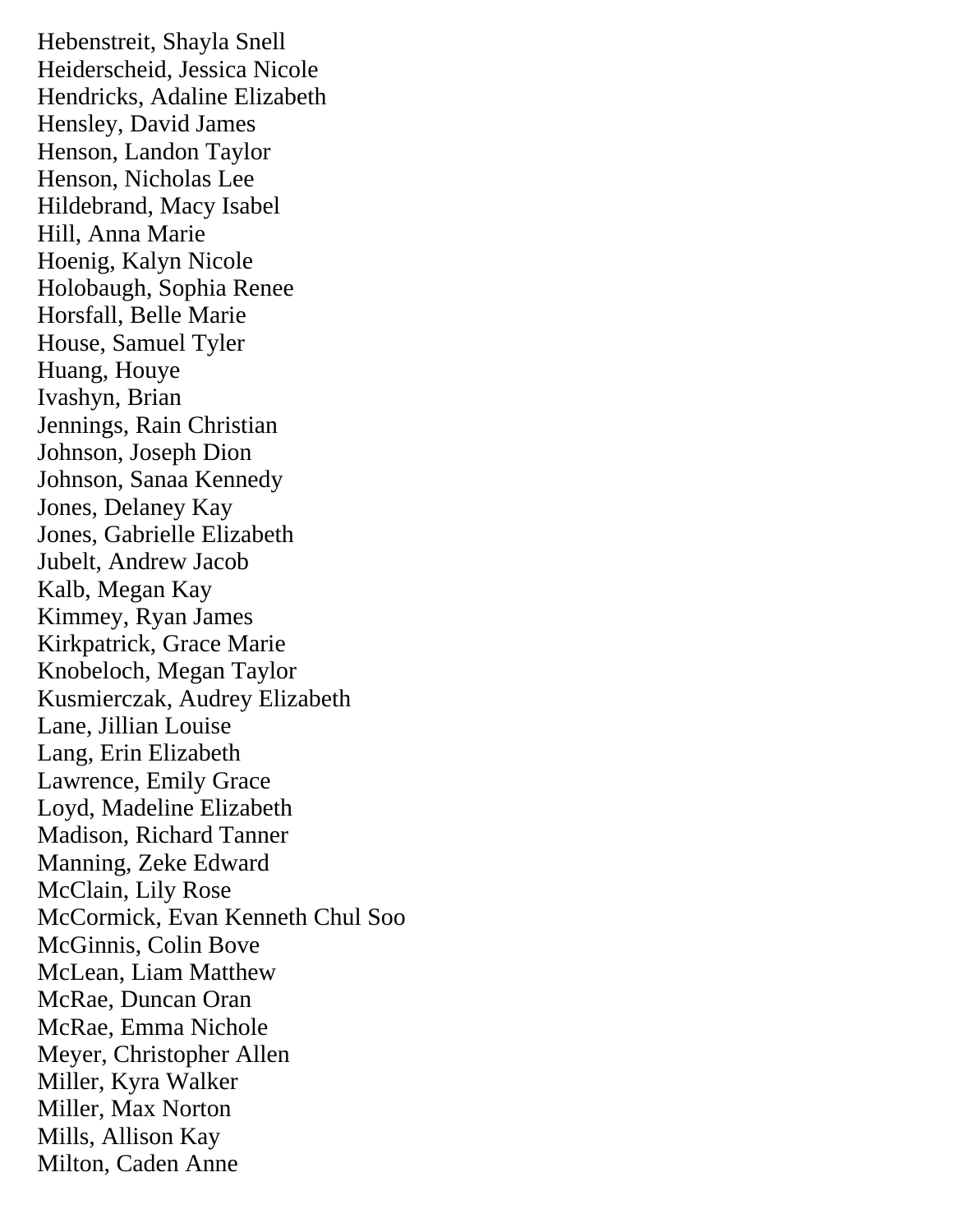Moore, Colleen Meadow Morocco, Amir Moss, Brett Jacob Nappier, Blake Brendan Nelson, Daniel Scott O'Brien, Cassidy Ann Onwiler, Haley Ann Pallas, Mallory Kay Patrick, Emma Kathleen Perham, Maximillian Taeyang Pohl, Audrey Elizabeth Pollock, Emily Lin Proctor, Ella Catherine Rankin, Sophia Zella Reaka, Cameron Kay Reed, Alexander Michael Rice, Thomas Ethan Rives, Carter Warren Sanders, Paige Elyse Schlueter, Hunter Joseph Schrimpf, Emma Margaret Shelton, Symphony Olivia Sheppard, Evan David Sheryr, Sonia Skiff, Richard Edward Slemer, Shawn Allen Smith, Abigayle Sprinkle, Andrew Jonathan Steinmann, Josie Emille Stone, Wesley Thomas Suhre, Savannah Leigh Summers, Graham Q Todd, Joshua Edward Tossey, Elizabeth Keryn Turner, Cooper James Van Ryswyk, Dane Oliver Vetter, Kai Michael Viox, Joseph Matthew Vorachek, Hannah Hunter-Lynn Voss, Katherine Marie Walker, Harmony Christina Waple, Matthew Ryan